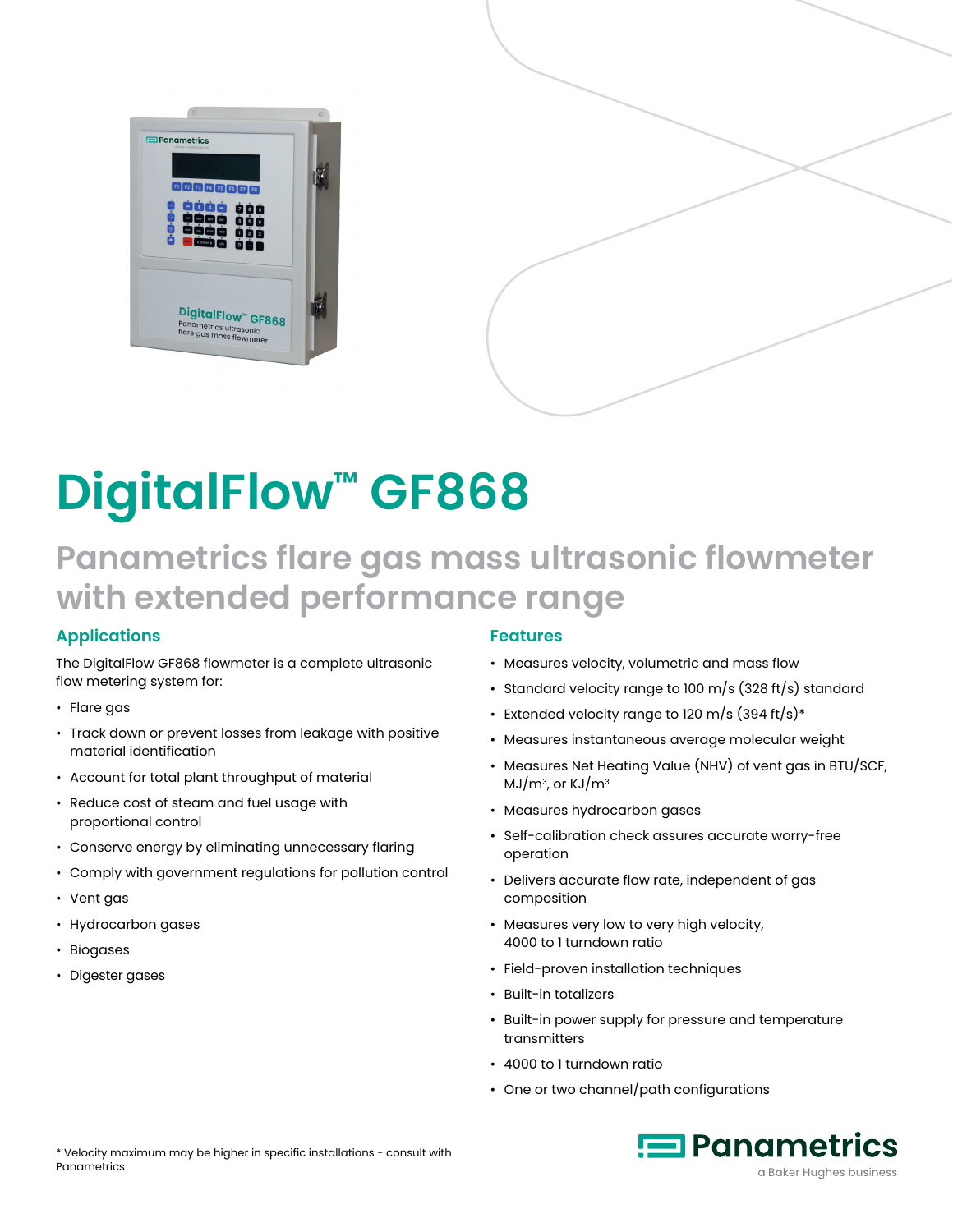#### **Flare gas mass flowmeter**

The DigitalFlow GF868 ultrasonic flowmeter uses the patented Correlation Transit-Time™ technique, digital signal processing, and an accurate method of calculating molecular weight. Add to these features the inherent advantages of ultrasonic flow measurement reliability with no routine maintenance, high accuracy, fast response, and wide rangeability, the DigitalFlow GF868 flowmeter is the clear choice for flare gas applications.

#### **Correlation transit-time technology is ideal for flare gas flow measurement**

The correlation transit-time technique has distinct advantages over other methods of flare gas flow measurement, and it is used to solve a variety of difficult problems. Typically, gas in flare stacks, headers or laterals is a mixture of components from different sources. Flow rate in flare systems may be unsteady or even bidirectional. Pulsating pressure, varying composition and temperature, harsh environment, and wide flow range further complicate the measurement. The GF868 is designed for superior performance under these conditions.

#### **Patented molecular weight measurement method**

The DigitalFlow GF868 uses a patented method for calculating the average molecular weight of hydrocarbon mixtures. This proprietary algorithm extends the range for measuring average molecular weight, while improving accuracy and compensating for non-hydrocarbon gases better than ever before possible. Higher accuracy mass flow data and more precise knowledge of flare gas composition can improve the efficiency of plant operation, enabling correct metering of steam injection at the flare tip, rapid troubleshooting of leaks into the flare stream, early detection of process control problems, and accurate plant balance.

#### **Best technology for flare gas measurement**

Ultrasonic flow measurement, the ideal technology for flare gas applications, is independent of gas properties, and does not interfere with the flow in any way. All-metal ultrasonic transducers installed in the pipe send sound pulses upstream and downstream through the gas.

From the difference in these transit times between the transducers, with and against the flow, the DigitalFlow GF868's on-board computer uses advanced signal processing and correlation detection to calculate velocity, and volumetric and mass flow rate. Temperature and pressure inputs enable the meter to calculate standard volumetric flow. For maximum accuracy, use the two channel version and measure along two different paths at the same location. The two-channel meter can also measure the flow in two separate pipes or at two different places on the same pipe.



Typical meter set-up for standard volumetric or hydrocarbon mass flow

#### **Simple installation**

The flowmeter system consists of a pair of transducers for each channel, preamplifiers, and an electronics console. The transducers can be installed as part of a flowcell, or directly into the pipe with a hot or cold-tapping procedure. The electronics console of the DigitalFlow GF868 meter can be located up to 1,000 ft (300 m) from the transducers.



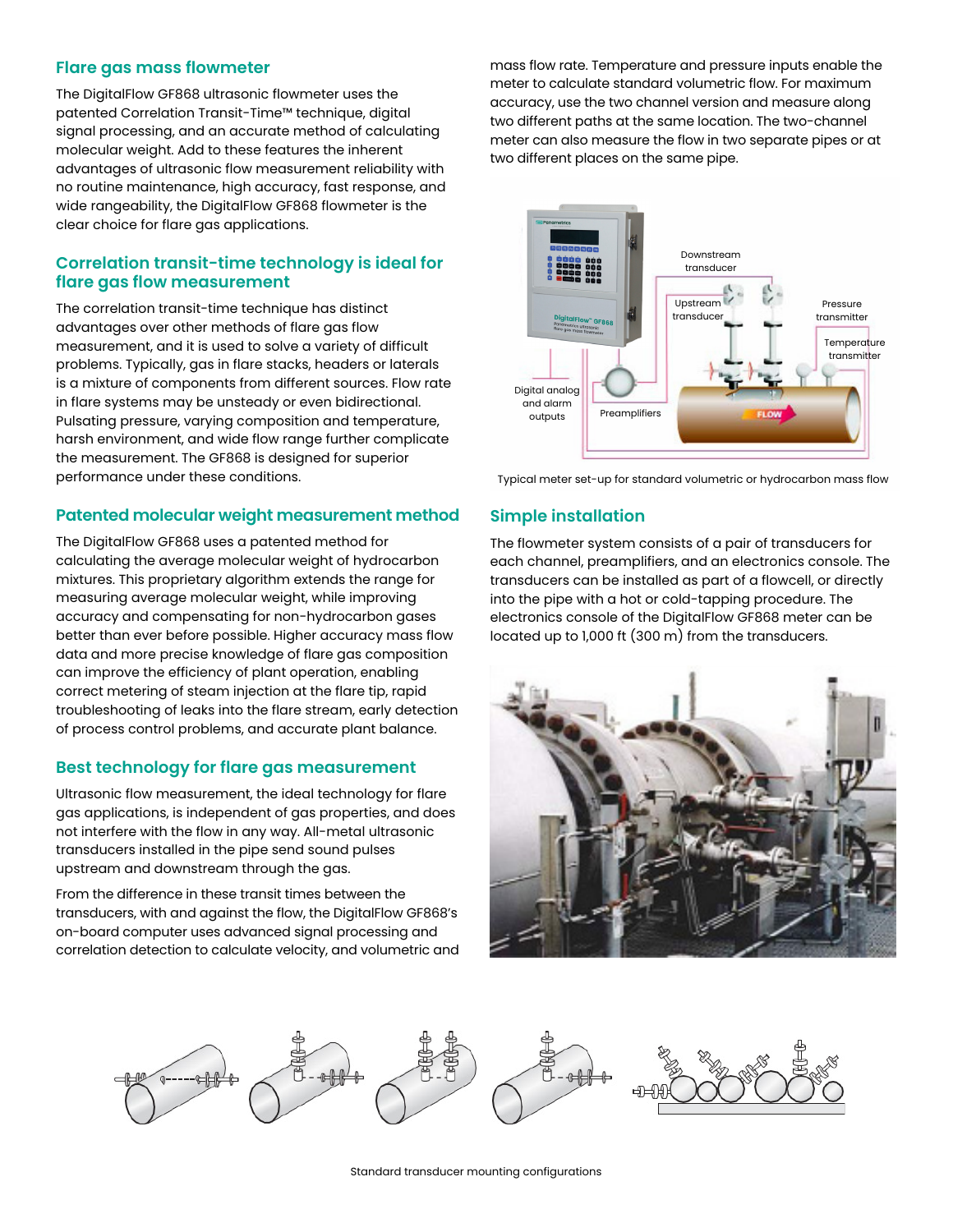## **One meter, wide range of flow conditions**

#### **High flow**

The DigitalFlow GF868 meter achieves a new standard rangeability of 3280 to 1 and a new Extended Range rangeability of 4000 to 1. It measures velocities from 0.1 to 328 ft/s (0.03 to 100 m/s) standard in both directions, while the Extended Range version measures velocities to 394 ft/s (120 m/s) in one direction, in steady or



rapidly changing flow, in pipes from 2 in to 120 in (50 mm to 3 m) in diameter. With this range of operation, one DigitalFlow GF868 flowmeter performs measurements under most of the conditions that may occur in a flare line on or offshore. The extended velocity range to 100 m/s is enabled in standard meters with no loss of accuracy.

#### **Low flow**

For base load operation the volumetric flow in flares is often in the range 0.1 to 1 f/s (0.03 to 0.3 m/s) and the flare gas flowmeter improves the accuracy over that range, but still measures at high velocity during facility relief or upset conditions. Additional paths, longer paths, unconventional configurations and location of paths are used to achieve accurate low flow measurements. A single path or two path meter can be selected and optimized to meet both high flow and low flow measurement requirements.



#### **Energy measurement**

Latency in measuring the energy content of a flare gas can lead to poor combustion efficiency or fuel gas waste at the flare tip. This can lead to excessive emissions, mostly harmful methane, into the atmosphere, risking increased fine associated with non-compliance and greater negative impact on the climate. The model GF868 has an option for measuring the net heating value (NHV) of the flare gas to help operators optimize their assist flares to provide a smokeless flame and maintain a high combustion efficiency without the latency issues or the installation and maintenance costs of a separate analyzer. For increased capabilities unlocking the full potential of reduced emissions and flare control and optimization, use a GF868 or an XGF868 with flare.IQ advanced control solution.

#### **Identify leak sources, reduce steam usage and improve plant material balance**

Leaks and excess steam delivery are two major causes of loss of product and energy. Reducing them immediately improves the overall efficiency in refinery and chemical plant operation. Payback for the entire DigitalFlow GF868 installation usually occurs within a matter of months.

The DigitalFlow GF868 can help save millions of dollars in reduced losses.

Once the sound speed of the gas has been determined by the DigitalFlow GF868, its on-board computer uses temperature and pressure inputs in conjunction with the sound speed to calculate instantaneous average molecular weight and mass flow rate of the gas. These parameters are used to help identify sources of leaks into the flare system. Detection of even a small increase in flow rate into the flare system may indicate a leak source such as partially unseated relief valve. An accompanying change in the average molecular weight of the flare gas may be used to help locate the leak source. Quick identification and elimination of leak sources into the flare system saves significant amounts of potentially lost energy and product.

Mass flow rate may be used to perform a mass balance calculation and to control flare tip steam injection. By knowing the exact amount of gas flow and average molecular weight in the flare stack, delivery of the correct amount of steam required at the flare tip can be accurately controlled. Steam usage can be reduced while maintaining compliance with pollution control regulations.

#### **Designed for flare gas environment**

The DigitalFlow GF868 flowmeter has no moving parts to clog or wear out. Its patented ultrasonic transducers are constructed of titanium or other metals that withstand the corrosive environment usually found in flare gas applications. The transducers are designed for use in hazardous locations. Wide rangeability allows measurement of flow rate from 0.1 up to 394 ft/s (0.03 to 120 m/s). In contrast to thermal flowmeters, the ultrasonic transit-time technique does not depend on the heat transfer coefficient of the flare gas and does not require regular maintenance. These and other features make the DigitalFlow GF868 unique among flare gas flowmeters.

#### **Self-calibration check for worry free operation**

The DigitalFlow GF868 meter will perform daily heath checks using our proprietary algorithm, at the predetermined flowrates and hour chosen by operators. Depending on the self-health check result, the meter will output a PASS if the meter is working correctly or a FAIL if there is any critical failure. In the case of a problem, this will allow operators to know the status of the meter ahead of time and take actions accordingly. In addition, this will give regulatory authorities and meter operators confidence that the meter is functioning reliably and accurately.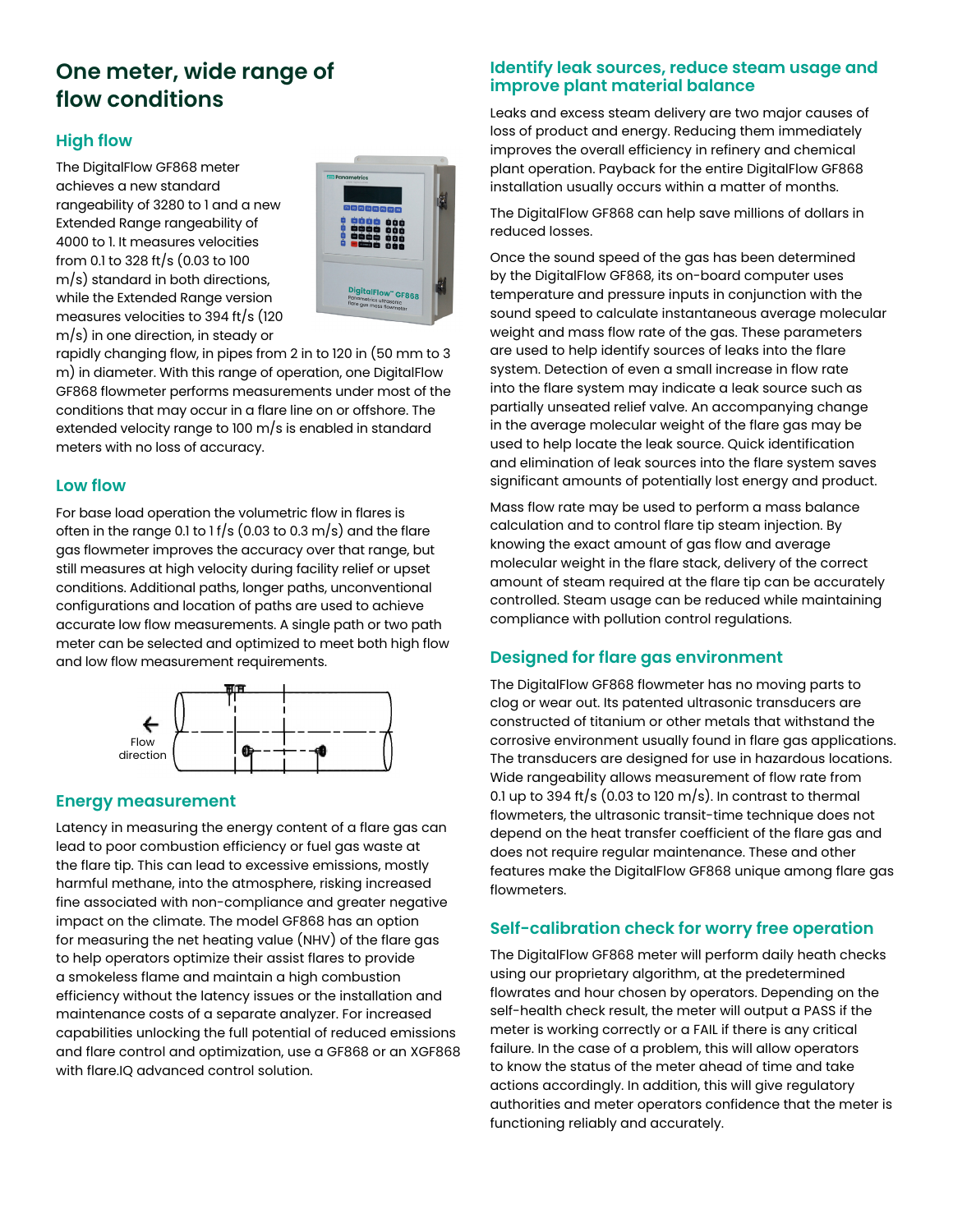## **GF868 specifications**

## **Electronics**

#### **Flow measurement**

Patented Correlation Transit-Time mode

#### **Enclosures**

- Standard: Epoxy-coated aluminum weatherproof Type 4X/ IP66 Class I, Division 2, Groups A,B,C&D FM and CSA
- Optional: Stainless steel, fiberglass, explosion proof, flameproof

#### **Dimensions**

- Weight 11 lb  $(5 kg)$
- Size (h x w x d) 14.24 in x 11.4 in x 5.12 in (362 mm x 290 mm x 130 mm)

#### **Channels**

- Standard: One channel
- Optional: Two channels (for two pipes or two path averaging)

#### **Display**

Two independent software-configurable 64 x 128 pixel backlit LCD graphic displays

#### **Keypad**

39-key tactile-feedback membrane

#### **Power supplies**

- Standard: 100 to 130 VAC, 50/60 Hz or 200 to 240 VAC, 50/60 Hz
- Optional: 12 to 28 VDC,  $\pm 5\%$

Note: For DC-powered meters, Class 2 rated supplies must be used for the line power.

#### **Power consumption**

20W maximum

#### **Operating temperature**

–4°F to 131°F (–20°C to 55°C)

#### **Storage temperature**

–67°F to 167°F (–55°C to 75°C)

#### **Standard inputs**

Two isolated 0/4 to 20 mA inputs (121 Ohms) with integral 24 VDC power supply

#### Namur NE043 compliant

For required temperature and pressure inputs

#### **Standard outputs**

- Six 4 to 20 mA outputs, software assignable
- Two outputs with 550 Ohms maximum load
- Four outputs with 1000 Ohms maximum load

Namur NE043 compliant

#### **Optional inputs/outputs**

There are four additional slots available for any combination of the following I/O boards:

- Analog output board with four isolated 0/4 to 20 mA outputs, 1 kOhms maximum load
	- Analog input board, two types
	- With two isolated 4 to 20 mA inputs and 24V loop power
- With two isolated, three-wire, 100 Ohms RTD inputs; span –148°F to 662°F (–100°C to 350°C);
- Totalizer/frequency output board
	- With four outputs per board, 10-kHz maximum.
	- Software-selectable functioning in two modes
- Totalizer mode: Pulse per defined unit of parameter (e.g., 1 pulse/ft<sup>3</sup> or 1 pulse/0.028  $\text{m}^3$ )
- Frequency mode: frequency proportional to rate of parameter (e.g., 10 Hz = 1 ft3/h or 0.028 m3/h)
- Alarm relay board with three hermetically sealed Form C relays; 120 VAC, 28 VDC maximum, 2A maximum; DC 56W maximum, AC 60 VA

#### **Digital interfaces**

- Standard: RS232
- Optional: RS485 (multiuser)
- Optional: HART®7 protocol
- Optional: Modbus® RS485 or TCP/IP
- Optional: Ethernet TCP/IP
- Optional: OPC server
- Optional: Foundation Fieldbus Namur NE107 Compliant

#### **Site parameter programming**

Menu-driven operator interface using keypad and "soft" function keys

#### **Data logging**

Memory capacity (linear and/or circular type) to log more than 43,000 flow data points

#### **Display functions**

- Graphic display shows flow in numerical or graphic format
- Displays logged data and diagnostics

#### **European compliance**

Complies with EMC Directive 2004/108/EC, 2006/95/EC LVD (Installation Category II, Pollution Degree 2) and PED 97/23/ EC for DN<25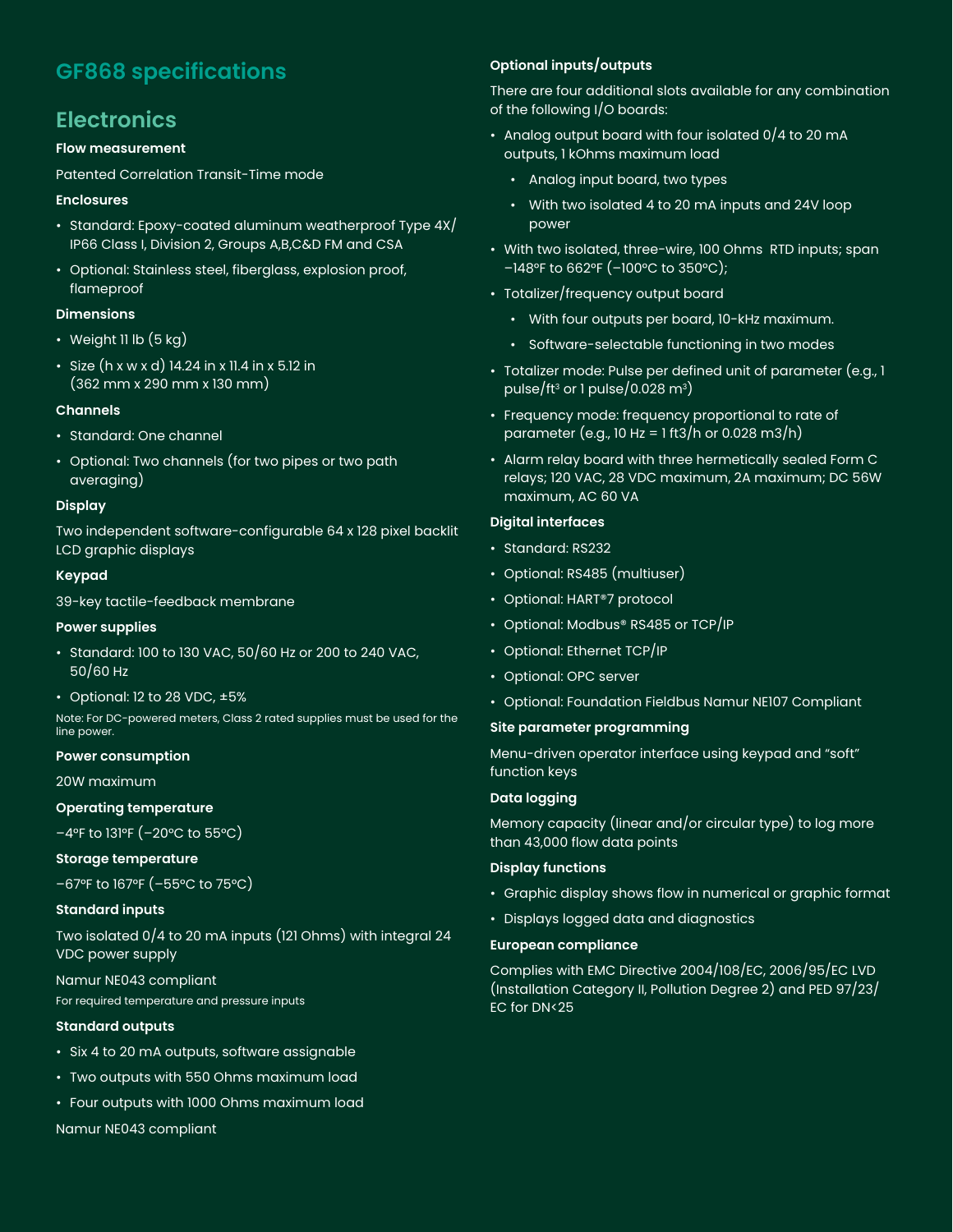## **T5/T17 wetted flow ultrasonic transducers**

#### **Temperature ranges**

Normal Temperature (NT): -55°C to 150°C Low Temperature (LT): -220°C to 100°C

High Temperature (HT): -50°C to 250°C

Extremely High Temperature (XT): -180°C to 300°C

#### **Pressure range**

Standard: -2 psig to 1500 psig (87.6 to 10300 kPa)

#### **Transducer materials**

- Standard: Titanium
- Optional: Monel® or Hastelloy® alloys or SS316

#### **Process connections**

Flanged and compression fittings

#### **Area classifications**

Explosion-proof Div. 1, Class I, Group C, D

Optional: Group B upon request

ATEX II 2 G Ex d IIC T4, T3 or T2 Gb

IECEx II 2 G Ex d IIC T4, T3 or T2

### **Insertion mechanism**

#### **Standard and extended range**

3 in (76 mm) flange mounted packing gland and valve at equal mounting angle both up and downstream

## **Preamplifier**

Transducer mounted XAMP type of preamplifier with BNC connections; requires one preamp per transducer.

#### **Gain**

- Standard: 20 and 40
- Optional: 2 and 10 (factory selected)

#### **Preamp temperature range:**

-40°C to +60°C (-40°F to +140°F)

#### **Enclosure**

Explosion-proof Div. 1, Class I, Group C, D

Optional: Group B upon request

ATEX II 2 G Ex d IIC T6

IECEx II 2 G Ex d IIC T6

## **Transducer cables**

- Standard: (per pair of transducers)
- One pair of coaxial cables, type RG62 A/U, preamplifier to GF868 electronics, lengths 3 m (10 ft) to 330 m (1000 ft) maximum
- Optional: flame retardant, armored cable

## **Additional options**

#### **PanaView™ PC-interface software**

The DigitalFlow GF868 communicates with a PC through a serial interface and Windows® operating systems. Features include site files, logs and other operations with a PC. **Installation flowcells**

Transducers and flowcells for specific applications are available. Consult Panametrics for details. **Flare control and optimization**

Consult Panametrics for details about flare control and optimization using flare.IQ as a solution for compliance to emission regulations (such as RSR MACT 63.670) and for efficient steam control to save cost.

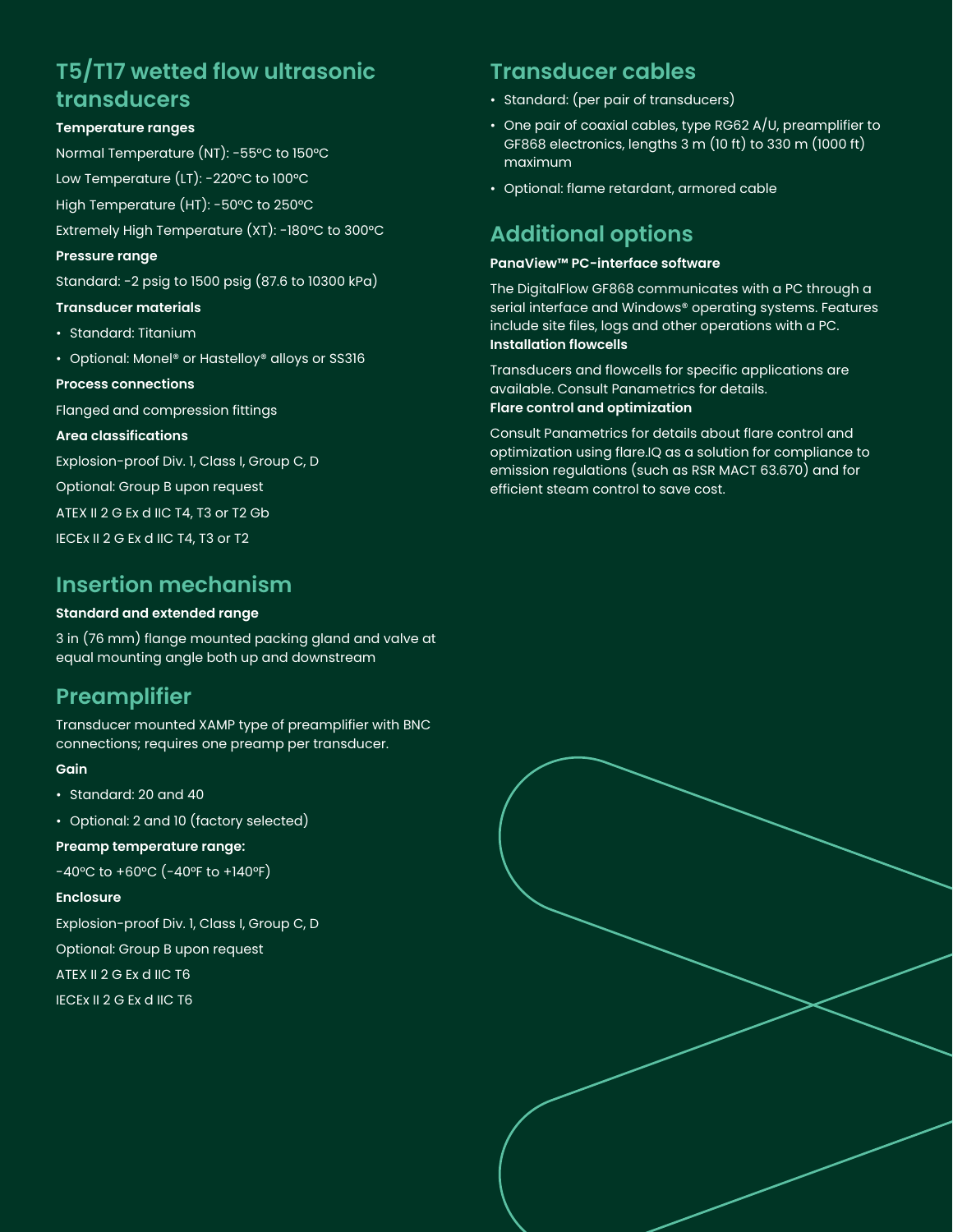## **Flow accuracy**

| <b>Transducer type</b>                                                                          | <b>T5 wetted transducer</b>                                             |                      |                                   |                              | <b>TI7 wetted transducer</b>        |                      |                                    |                      |
|-------------------------------------------------------------------------------------------------|-------------------------------------------------------------------------|----------------------|-----------------------------------|------------------------------|-------------------------------------|----------------------|------------------------------------|----------------------|
| Number of paths                                                                                 | One path                                                                |                      | Two paths                         |                              | One path                            |                      | Two paths                          |                      |
|                                                                                                 | <b>Flow measurement range</b>                                           |                      |                                   |                              |                                     |                      |                                    |                      |
| Standard range                                                                                  | $-328$ to 328 ft/s (-100 to 100 m/s) - bidirectional                    |                      |                                   |                              |                                     |                      |                                    |                      |
| <b>Extended range</b>                                                                           | .1 to 394 ft/s $(0.03 \text{ to } 120 \text{ m/s})$ - non-bidirectional |                      |                                   |                              |                                     |                      |                                    |                      |
| <b>Applicable pipe sizes</b>                                                                    |                                                                         |                      |                                   |                              |                                     |                      |                                    |                      |
| Diagonal 45                                                                                     | 3 in to 14 in (50 to 350 mm) OD                                         |                      |                                   |                              | 14 in to 120 in (350 to 3000 mm) OD |                      |                                    |                      |
| Bias 90                                                                                         | Note 1 & 2                                                              |                      |                                   |                              | Not Applicable                      |                      |                                    |                      |
| Design velocity accuracy from 1 to 394 ft/s (0.3 to 120 m/s) - refer to notes 1 and 2 below     |                                                                         |                      |                                   |                              |                                     |                      |                                    |                      |
| <b>Transducer type</b>                                                                          | <b>T5 wetted transducer</b><br><b>T17 Wetted Transducer</b>             |                      |                                   |                              |                                     |                      |                                    |                      |
| Number of paths                                                                                 | One path                                                                |                      | Two paths                         |                              | One path                            |                      | Two paths                          |                      |
|                                                                                                 | 1 ft/s<br>$(0.3 \, \text{m/s})$                                         | $>3$ ft/s<br>(1 m/s) | 1 ft/s<br>$(0.3 \, \text{m/s})$   | $>3$ ft/s<br>$(\frac{1}{s})$ | 1 ft/s<br>$(0.3 \, \text{m/s})$     | $>3$ ft/s<br>(1 m/s) | 1 ft/s<br>$(0.3 \, \text{m/s})$    | $>3$ ft/s<br>(1 m/s) |
| Pipe Dia. $\sqrt{}=6$ in. (150mm)                                                               | ±2.5%                                                                   | ±2.0%                | ±2.0%                             | ±1.5%                        | <b>NA</b>                           | <b>NA</b>            | <b>NA</b>                          | <b>NA</b>            |
| Pipe Dia. $>$ / = 6 in (150mm)                                                                  | ±2.0%                                                                   | ±2.0%                | ±1.5%                             | ±1.5%                        | ±2.0%                               | ±2.0                 | ±1.5%                              | ±1.5%                |
| Calibrated velocity accuracy from 1 to 394 ft/s (0.3 to 120 m/s) – refer to notes 1 and 2 below |                                                                         |                      |                                   |                              |                                     |                      |                                    |                      |
| <b>Transducer type</b>                                                                          | <b>T5 Wetted Transducer</b>                                             |                      |                                   |                              | <b>T17 Wetted Transducer</b>        |                      |                                    |                      |
| Number of paths                                                                                 | One path<br>Two paths                                                   |                      |                                   | One path<br>Two paths        |                                     |                      |                                    |                      |
|                                                                                                 | 1 ft/s<br>$(0.3 \, \text{m/s})$                                         | $>3$ ft/s<br>(1 m/s) | 1 ft/s<br>$(0.3 \, \text{m/s})$   | $>3$ ft/s<br>(1 m/s)         | 1 ft/s<br>$(0.3 \, \text{m/s})$     | $>3$ ft/s<br>(1 m/s) | 1 ft/s<br>$(0.3 \, \text{m/s})$    | $>3$ ft/s<br>(1 m/s) |
| Pipe Dia. $\langle$ = 6 in. (150mm)                                                             | ±1.5%                                                                   | ±1.0%                | ±1.0%                             | ±0.75%                       | <b>NA</b>                           | <b>NA</b>            | <b>NA</b>                          | <b>NA</b>            |
| Pipe Dia. $>$ /= 6 in (150mm)                                                                   | ±1.0%                                                                   | ±1.0%                | ±0.75%                            | ±0.75%                       | ±1.0%                               | ±1.0                 | ±0.75%                             | ±0.75%               |
| <b>Mass flow accuracy</b>                                                                       |                                                                         |                      |                                   |                              |                                     |                      |                                    |                      |
| 2 to 120 kg                                                                                     | ±4.0%                                                                   |                      | ±3.1%                             |                              | ±2.7%                               |                      | ±2.3%                              |                      |
| Molecular weight accuracy                                                                       |                                                                         |                      |                                   |                              |                                     |                      |                                    |                      |
| 2 to 120 kg/kmole                                                                               | $±1.8\%$ to $±2\%$                                                      |                      |                                   |                              |                                     |                      |                                    |                      |
| Net Heating Value (NHV) accuracy - refer to note 3                                              |                                                                         |                      |                                   |                              |                                     |                      |                                    |                      |
| Typical accuracy                                                                                | $2% - 5%$                                                               |                      |                                   |                              |                                     |                      |                                    |                      |
| Flow velocity sensitivity from .1 to 1 ft/s $(0.03 \text{ to } .3 \text{ m/s})$                 |                                                                         |                      |                                   |                              |                                     |                      |                                    |                      |
| Pipe Dia. = 10 in. $(250mm)$                                                                    | $\pm 0.12$ in/s( $\pm 0.004$ m/s)                                       |                      | $\pm 0.08$ in/s( $\pm 0.003$ m/s) |                              | <b>NA</b>                           |                      | <b>NA</b>                          |                      |
| Pipe Dia. = 14 in. $(250mm)$                                                                    | $\pm 0.12$ in/s( $\pm 0.004$ m/s)                                       |                      | $\pm 0.08$ in/s( $\pm 0.003$ m/s) |                              | $\pm 0.08$ in/s( $\pm 0.003$ m/s)   |                      | $\pm 0.06$ in/s( $\pm 0.002$ m/s)  |                      |
| Pipe Dia. > $/$ = 20 in. (500mm)                                                                | $\pm 0.12$ in/s( $\pm 0.004$ m/s)                                       |                      | $\pm 0.08$ in/s( $\pm 0.003$ m/s) |                              | $\pm 0.06$ in/s( $\pm 0.002$ m/s)   |                      | $\pm 0.04$ in/s( $\pm 0.0015$ m/s) |                      |

#### **Repeatability**

±0.5% at 1 to 394 ft/s (30 cm/s to 120 m/s). Consult factory for details.

#### **General installation straight run requirement**

20D upstream and 5-10D downstream without CFD analysis.

5D upstream and 2D downstream with CFD analysis. Consult factory for details.

Note 1: Accuracy and sensitivity are dependent on pipe diameter, molecular weight and temperature. All accuracy specs assume molecular weights greater than 24 kg/kmole and temperatures less than 100 °F (38 °C)

Note 2: All accuracy specs assume a fully developed flow profile. This typically requires 20D upstream and 5D downstream. Desired accuracy can also be achieved with shorter straight runs as little as 5D upstream and 2D downstream through correction factors from Computational Fluid Dynamics (CFD) analysis loaded to GF868 meters. Consult factory for details.

Note 3: Assuming known N2 concentration. Consult factory for details.